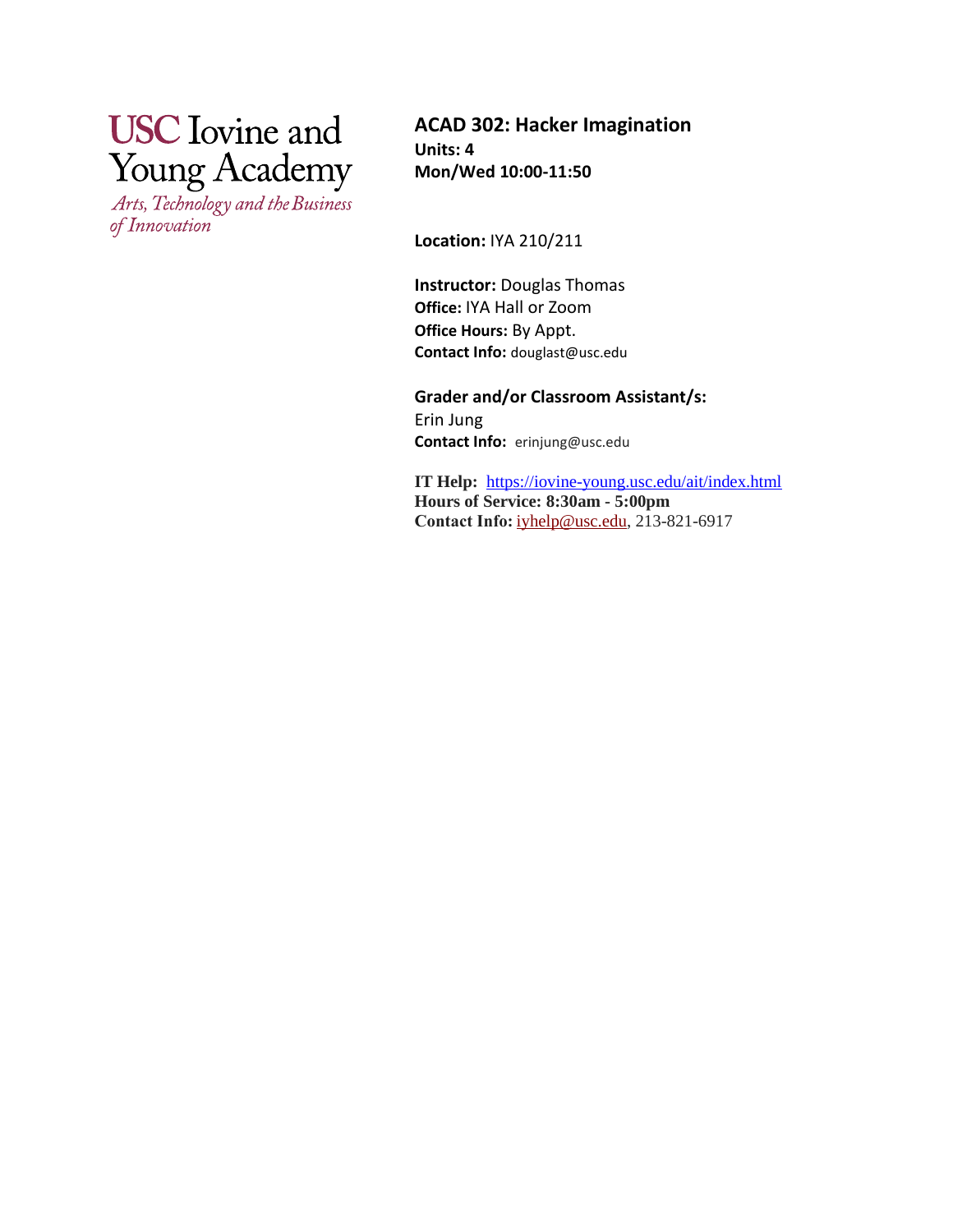## **Course Description**

Unlike our popular understanding of innovation and invention, which tells stories the birth of new ideas and individual genius, the story of the hacker imagination is something quite different. Hackers create by envisioning new possibilities in the context of old ideas.

For the purposes of this class, the hacker imagination is the transformation of a specific domain that constructs a new way of seeing the world.

## **Learning Objectives and Outcomes**

In order to explore that notion in more depth, we will examine a collection of hacks by asking four questions:

- 1. What is the role of imagination in creating a new way of seeing, thinking or doing?
- 2. What is the context in which those transformations took place?
- 3. What is the subject of the "hack?"
- 4. What was changed, transformed, or altered as a result?

While it is impossible to even attempt to catalog each and every person, hack or event that has had such an impact there are some exemplars that we can point to that can help us understand the nature of the hacker imagination.

While we will inevitably touch on the content of many great thinkers and their ideas, the focus of the class will be primarily on the context in which their ideas had meaning.

Prerequisite(s): None Co-Requisite (s): None Concurrent Enrollment: None Recommended Preparation: None

## **Required Readings and Supplementary Materials**

Readings will be available through blackboard and will be comprised of selections from original texts when possible.

## **Description and Assessment of Assignments**

Class Participation is graded based on attendance as well as quality of substantive contributions to class discussions

There will be three assignments. For each section students will lead one discussion based on a reading. Students will present an example of the hacker imagination as an in-class presentation, combined with an essay detailing how that figure provides and example for analysis. Grading Scale: Please note that I do not round grades up.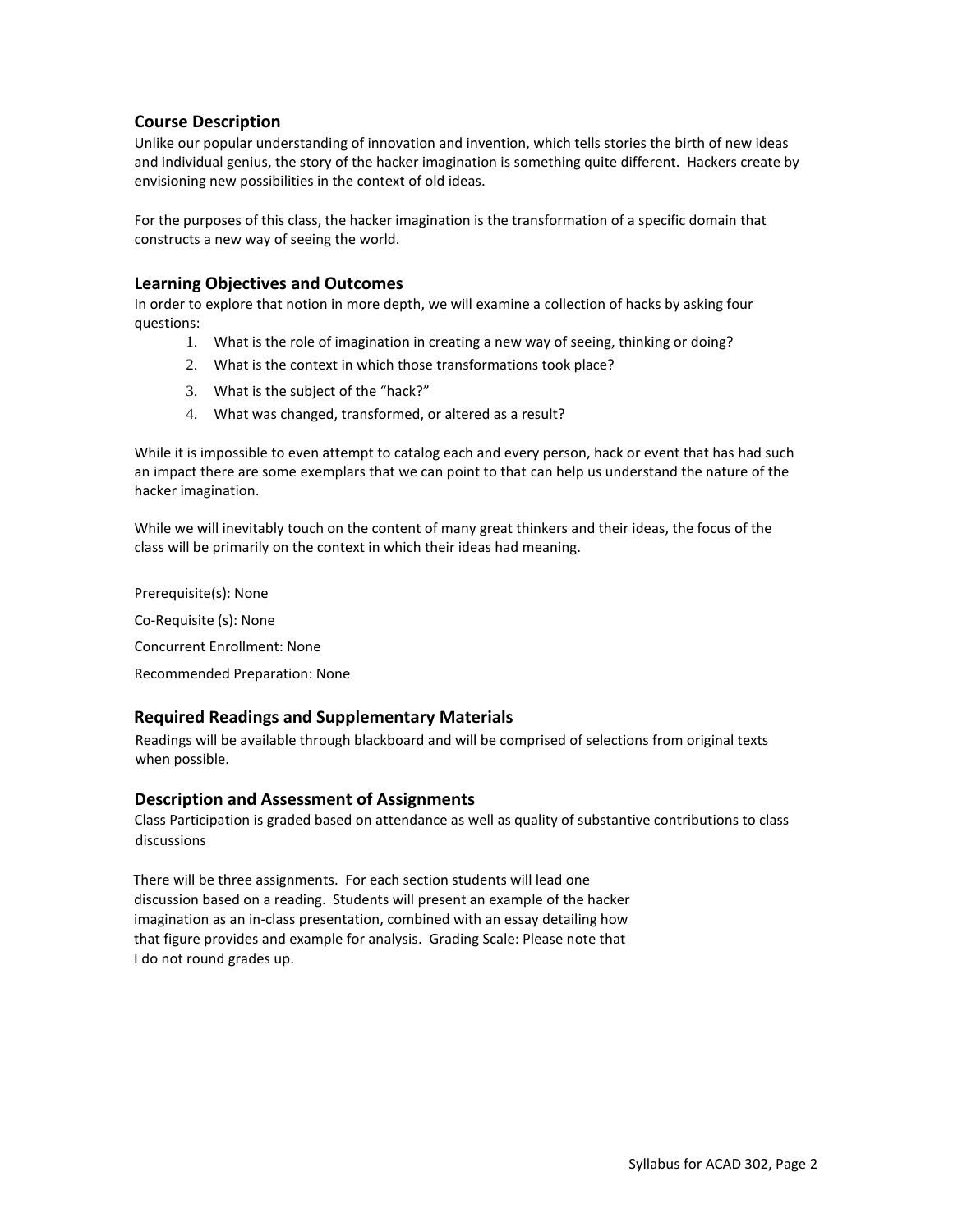## **Grading Breakdown**

| <b>Assignment</b>           | <b>Points</b> | % of Grade |
|-----------------------------|---------------|------------|
| <b>Class Participation</b>  | 15            | 15         |
| <b>Discussion Questions</b> | 40            | 25         |
| <b>Group Presentations</b>  | 40            | 30         |
| Group Papers                | 40            | 30         |
| <b>TOTAL</b>                | 135           | 100        |

## **Grading Scale (Example)**

Course final grades will be determined using the following scale

- A 95-100 A- 90-94 B+ 87-89 B 83-86 B- 80-82 C+ 77-79 C 73-76 C- 70-72 D+ 67-69 D 63-66 D- 60-62
- F 59 and below

## **Assignment Submission Policy**

Groups will submit their presentation slides an papers on the day of the presentation, uploaded to Blackboard

## **Grading Timeline**

Presentations will be graded and assessed/critiqued within two weeks following the end of presentations in class.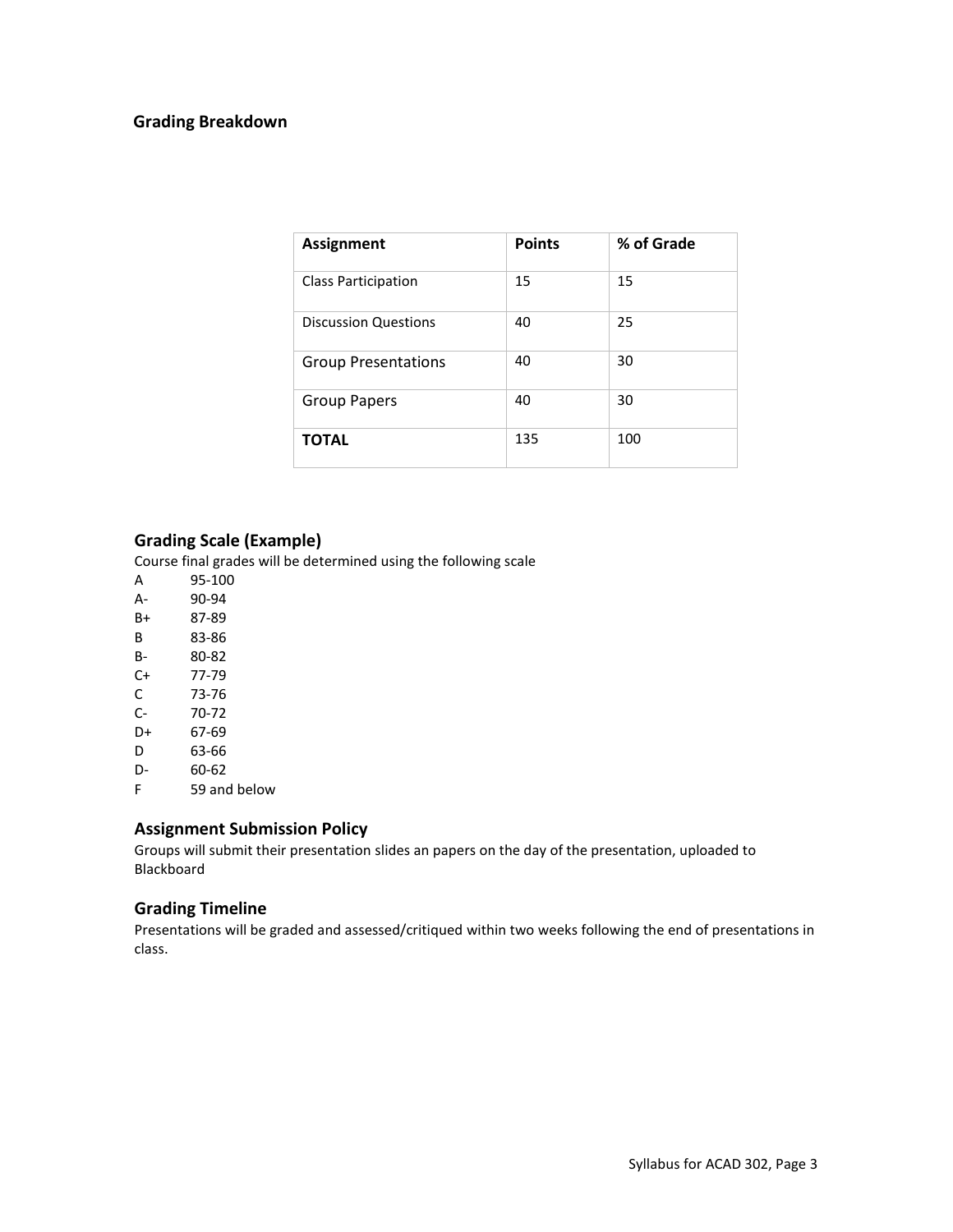## **Academy Attendance Policy**

The Academy maintains rigorous academic standards for its students and on-time attendance at all class meetings is expected. Each student will be allowed two excused absences over the course of the semester for which no explanation is required. Students are admonished to not waste excused absences on noncritical issues, and to use them carefully for illness or other issues that may arise unexpectedly. Except in the case of prolonged illness or other serious issue (see below), no additional absences will be excused. Each unexcused absence will result in the lowering of the final grade by ⅓ of a grade (e.g., an A will be lowered to A-, and A- will be lowered to a B+, etc.). In addition, being tardy to class will count as one-third of an absence. Three tardies will equal a full course absence.

Students remain responsible for any missed work from excused or unexcused absences. Immediately following an absence, students should contact the instructor to obtain missed assignments or lecture notes and to confirm new deadlines or due dates. Extensions or other accommodations are at the discretion of the instructor.

Automatically excused absences normally many not be used for quiz, exam or presentation days. Using an excused absence for a quiz, exam or presentation, such as in the case of sudden illness or other emergency, is at the discretion of the instructor.

In the case of prolonged illness, family emergencies, or other unforeseen serious issues, the student should contact the instructor to arrange for accommodation. Accommodation may also be made for essential professional or career-related events or opportunities. All accommodations remain at the discretion of the instructor, and appropriate documentation may be required.

## *Fall 2021 addendum:*

- Unless students provide an accommodation letter from USC's Office of Student Accessibility Services or a letter from IYA Student Services detailing visa or travel restrictions, attendance and active participation is expected in the classroom. Any student with such accommodations should submit their accommodation document to the instructor as soon as possible to discuss appropriate accommodations. Either classroom recordings or live remote access to the class via Zoom will be provided.
- Students who are experiencing illness should not attend class in person. Please inform the instructor in advance of any class sessions that you can't attend for medical reasons, and accommodations will be arranged to view recorded lectures and submit alternatives to any missed class participation. Students will not be penalized for not attending class in person under these circumstances.
- In the event that you find yourself experiencing COVID-19 related symptoms, in keeping with university recommendations, you should Stay home! This is the best way to prevent spreading COVID-19 as supported by scientific evidence; Please do not come to an in-person class if you are feeling ill, particularly if you are experiencing symptoms of COVID-19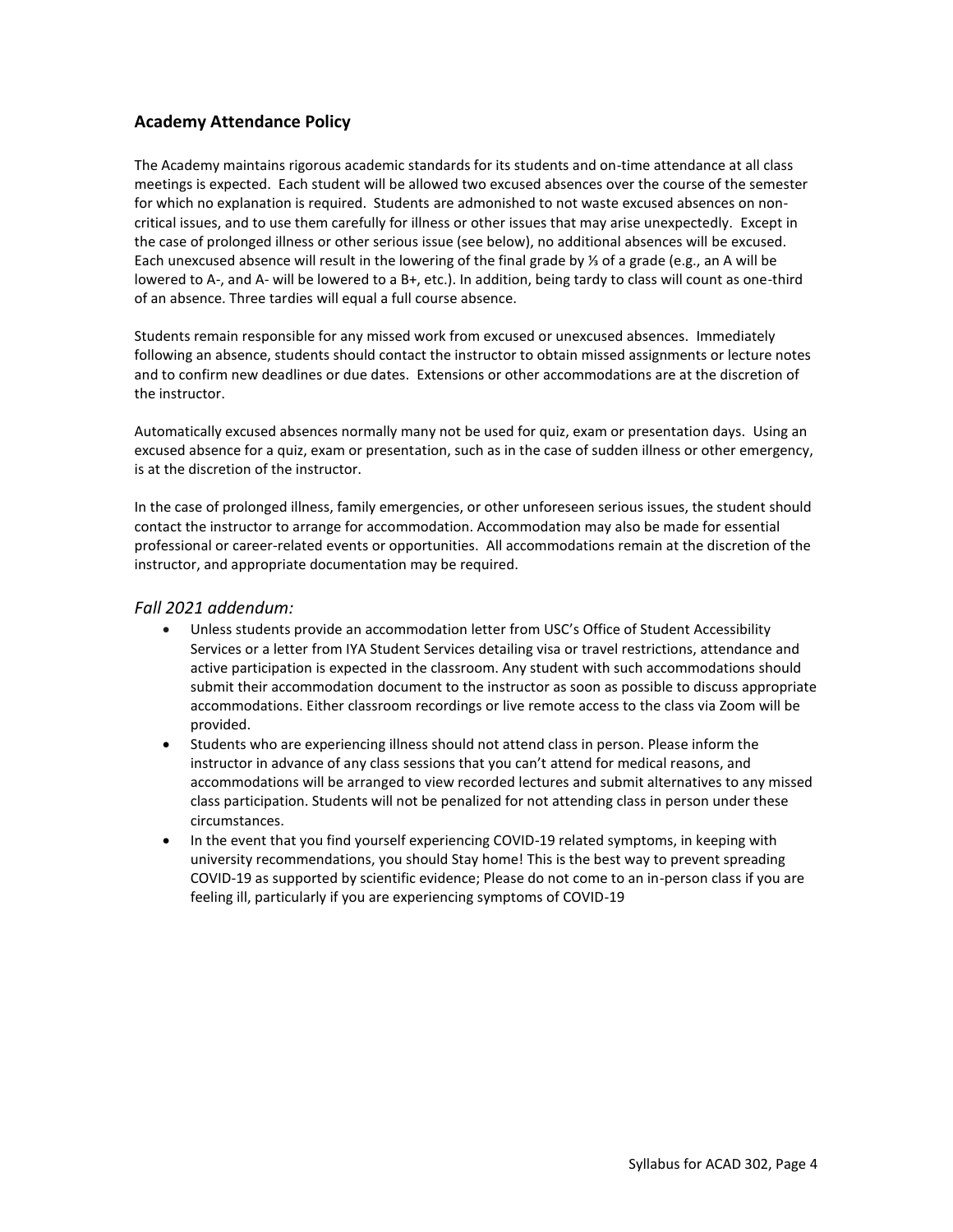## **Statement on Academic Conduct and Support Systems**

#### **Academic Conduct:**

Plagiarism – presenting someone else's ideas as your own, either verbatim or recast in your own words – is a serious academic offense with serious consequences. Please familiarize yourself with the discussion of plagiarism in SCampus in Part B, Section 11, "Behavior Violating University Standards" [policy.usc.edu/scampus-part-b.](https://policy.usc.edu/scampus-part-b/) Other forms of academic dishonesty are equally unacceptable. See additional information in SCampus and university policies on scientific misconduct[, policy.usc.edu/scientific](http://policy.usc.edu/scientific-misconduct)[misconduct.](http://policy.usc.edu/scientific-misconduct)

#### **Support Systems:**

*Student Health Counseling Services - (213) 740-7711 – 24/7 on call* [engemannshc.usc.edu/counseling](https://engemannshc.usc.edu/counseling/)

Free and confidential mental health treatment for students, including short-term psychotherapy, group counseling, stress fitness workshops, and crisis intervention.

*National Suicide Prevention Lifeline - 1 (800) 273-8255 – 24/7 on call* [suicidepreventionlifeline.org](http://www.suicidepreventionlifeline.org/)

Free and confidential emotional support to people in suicidal crisis or emotional distress 24 hours a day, 7 days a week.

*Relationship and Sexual Violence Prevention Services (RSVP)* 

213-740-9355 (WELL

<https://studenthealth.usc.edu/sexual-assault/>

Free and confidential therapy services, workshops, and training for situations related to gender-based harm.

Relationship and Sexual Violence Prevention and Services provides immediate therapy services for situations related to gender- and power-based harm (e.g., sexual assault, domestic violence, stalking)[.](https://engemannshc.usc.edu/rsvp/)

## *Office of Equity and Diversity (OED) | Title IX - (213) 740-5086* [equity.usc.edu,](https://equity.usc.edu/) [titleix.usc.edu](http://titleix.usc.edu/)

Information about how to get help or help a survivor of harassment or discrimination, rights of protected classes, reporting options, and additional resources for students, faculty, staff, visitors, and applicants. The university prohibits discrimination or harassment based on the following protected characteristics: race, color, national origin, ancestry, religion, sex, gender, gender identity, gender expression, sexual orientation, age, physical disability, medical condition, mental disability, marital status, pregnancy, veteran status, genetic information, and any other characteristic which may be specified in applicable laws and governmental regulations.

*USC Policy Reporting to Title IX (213) 740-5086*

<https://policy.usc.edu/reporting-to-title-ix-student-misconduct/>

The university encourages individuals to report prohibited conduct to the *Title IX Office*. Individuals can report to the university *Title IX Coordinator* in the *Office of Equity and Diversity[.](http://sarc.usc.edu/)*

#### *Bias Assessment Response and Support - (213) 740-2421* [studentaffairs.usc.edu/bias-assessment-response-support](https://studentaffairs.usc.edu/bias-assessment-response-support/)

Avenue to report incidents of bias, hate crimes, and microaggressions for appropriate investigation and response[.](https://studentaffairs.usc.edu/bias-assessment-response-support/)

*The Office of Disability Services and Programs - (213) 740-0776*